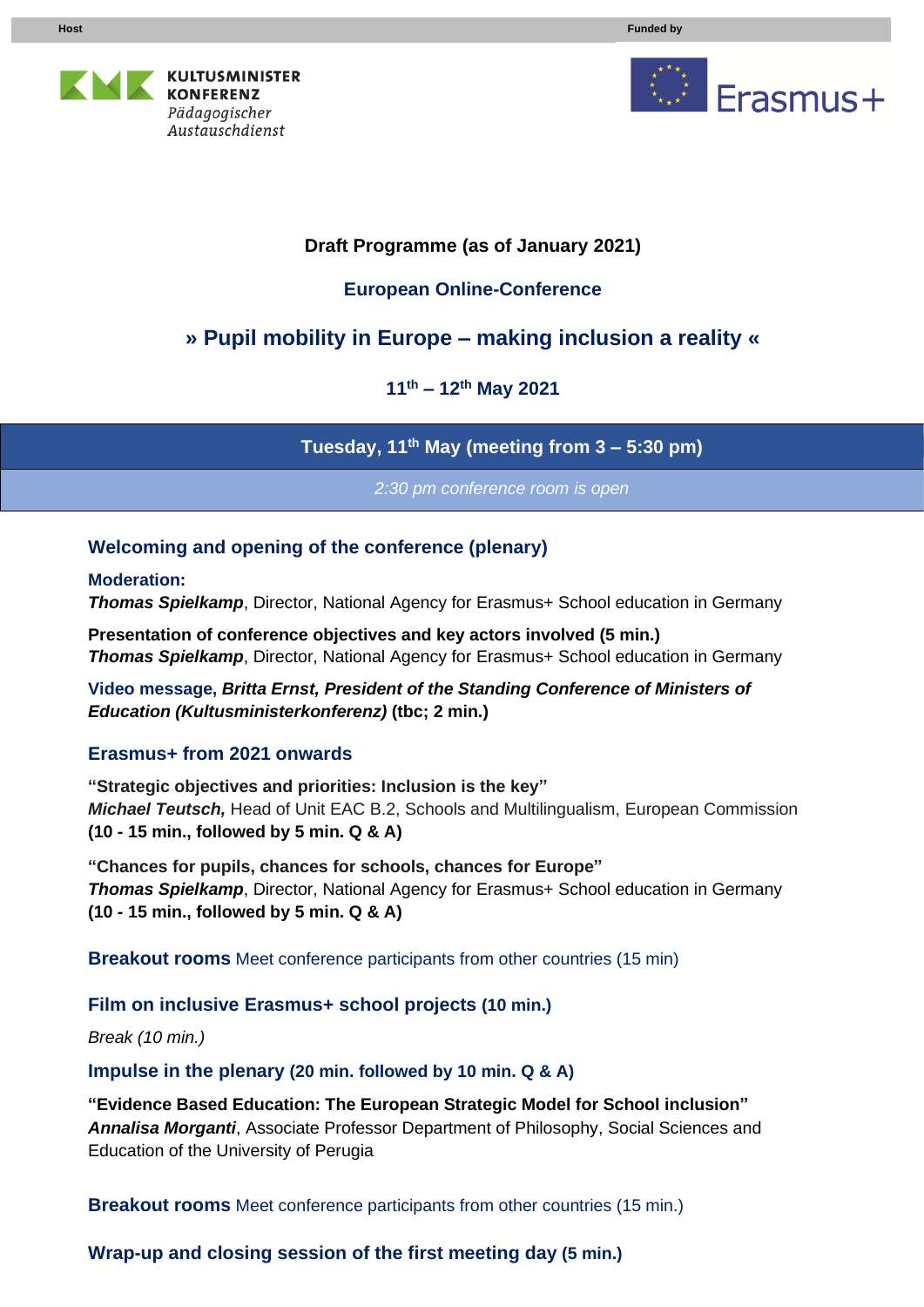#### **Presentations of best practice school projects from Erasmus+ key action 1 and 2 and eTwinning with inclusive mobility / blended Learning (3 x 10-15 min. including Q & A)**

#### **Parallel working groups (45 min.)**

#### **Towards inclusion and diversity: Key factors and recommendations**

Reflecting the presentations, participants will exchange experiences and reflect on needs and challenges to realize inclusive mobility projects.

Participants will identify key factors and highlight successful project designs and mobility schemes for inclusive pupil mobility. Participants will address the following issues:

- **1.** Including pupils with special needs in pupil mobility projects recommendations for schools / project practice
- 2. Including pupils from diverse social and cultural backgrounds in pupil mobility projects recommendations for schools / project practice
- 3. Chances of virtual mobility and blended mobility via the eTwinning platform recommendations for schools / project practice
- 4. How to reach out to schools with a high number of disadvantaged students? What kind of support do schools need to launch inclusive mobility projects? Reflection about preconditions and supporting activities for schools – recommendations for National Agencies, School authorities and the European Commission

*Break (15 min.)*

**"Making inclusion a reality" Panel discussion to reflect the results of the working groups (20 min.)**

*Lunch break*

Transnational cooperation activity in cooperation with National Agencies for Erasmus+ in Finland, Italy and Norway